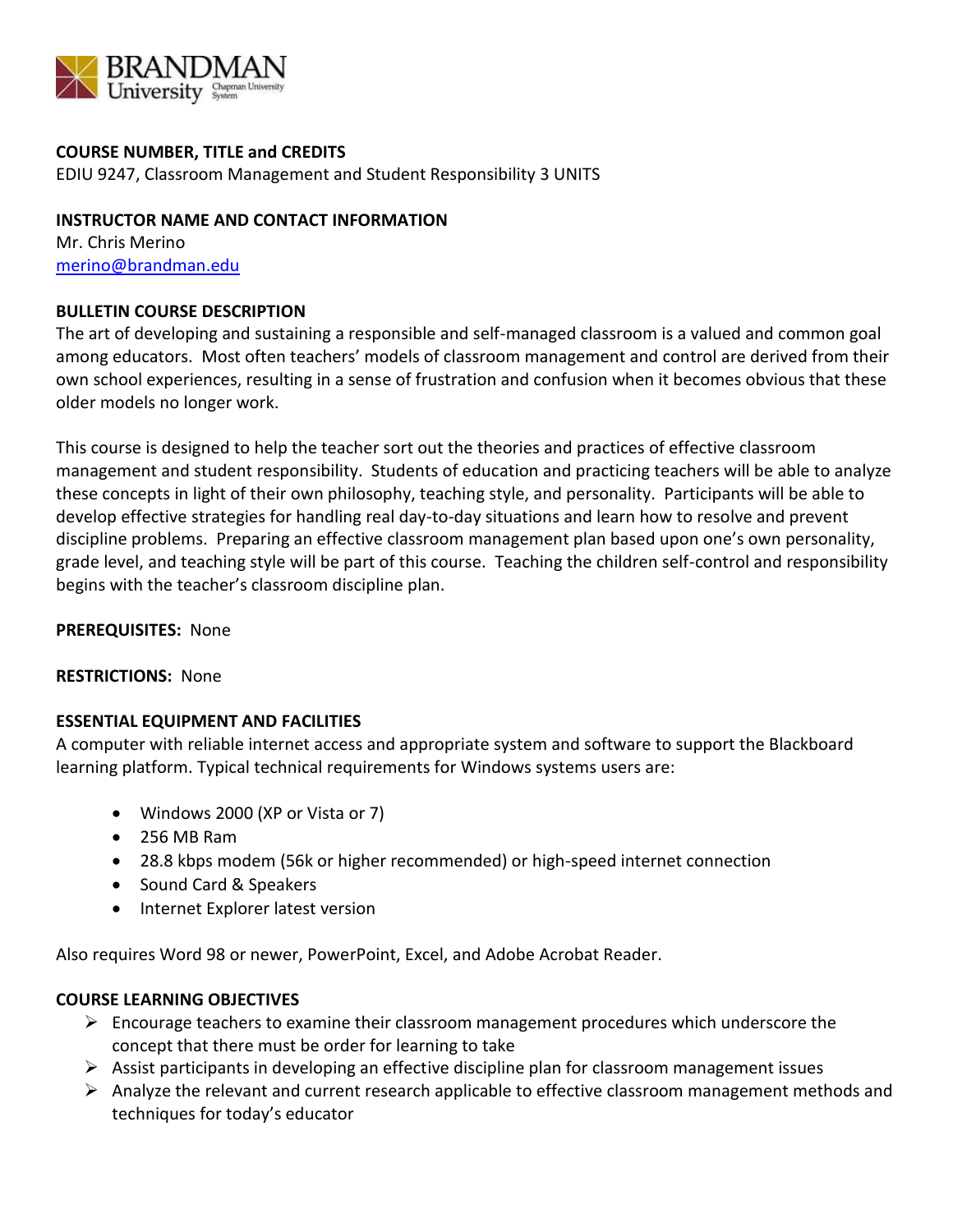### **INSTRUCTIONAL STRATEGIES**

Instructional strategies include reading, researching, reflection, and creating lesson plans.

The course syllabus is designed so that you can work independently within a given time period. You will have three months from the date you register to complete the coursework. If you have an emergency and need an extension, please email your instructor or program manager.

#### **CLASS COMMUNICATION**

Class Communication will take place using the Messages feature in Blackboard or the Brandman/Chapman email system. Emails from external accounts (GMail, Yahoo, AOL, etc) will not be used for course-specific communication.

#### **RECOMMENDED TEXT:**

*Setting Limits in the Classroom, Third Edition* by Robert J. Mackenzie and Lisa Stanzione (Three Rivers Press, 2010) ISBN-10: 0307591727 (400 pages)

#### **OR**

*Classroom Management: Sound Theory and Effective Practice, Fourth Edition* by Robert T. Tauber (Praeger Paperback, 2007) ISBN-10: 0275996700 (432 pages)

## **STUDENT PERFORMANCE REQUIREMENTS**

This is a three-unit course, so you will be required to log a minimum of 15 hours of work for each unit for a total of 45 hours for the course. This course requires completion of five assignments. Each assignment will be explained in detail.

| <b>ASSIGNMENT</b>                       | <b>PRODUCT</b>                                        |
|-----------------------------------------|-------------------------------------------------------|
| 1. Professional Reading and Review Blog | <b>Completed Professional Reading and Review Blog</b> |
| 2. Journal Reflection Paper             | <b>Completed Journal Paper</b>                        |
| 3. Classroom Discipline Plan            | Completed Classroom Discipline Plan                   |
| 4. Annotated Time Log                   | Completed Annotated Time Log Form                     |
| 5. End of Course Reflection Paper       | <b>Completed Reflection Paper</b>                     |

## **Assignment #1: Professional Reading and Review**

Your first assignment is the professional reading and review blog. Choose your textbook from one of the recommended books listed above. You may supplement your reading with books, professional journals, or internet articles related to effective research-based strategies for classroom management. Please read the steps below that walk you through the assignment.

- 1. Remember to track your time and put it in your annotated time log. Your time log will be uploaded in Assignment 4, and you may use the form attached below (and in Assignment 4) or create your own form with the same information.
- 2. Purchase, locate, borrow, or rent your reading materials. A suggested resource list is provided at the end of this syllabus if needed. For this course, read one or more books or other resources, totaling at least 300 pages.
- 3. You do not need to read an entire book or even read all of the required number of pages from one book or resource. You may choose certain applicable chapters from two or more books/resources.
- 4. Using the blog, post the following (in one blog post for each resource):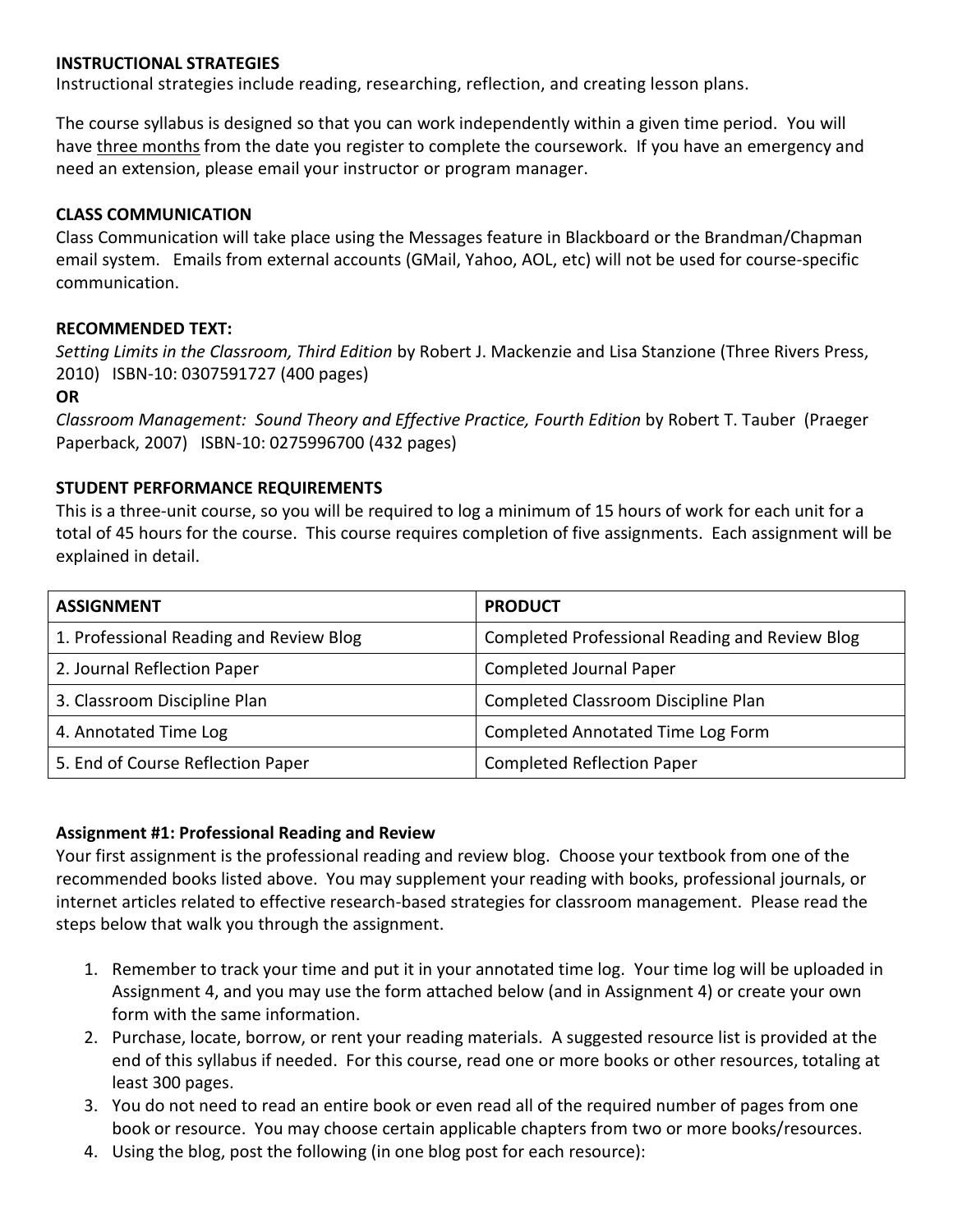- a. The name of the book and the full reference (title, publisher, date, etc.)
- b. A brief overview of the content of the reading
- c. A discussion of how the readings informed or will inform your teaching experience
- d. An explanation of why you would or would not recommend the reading to a colleague
- 5. You may review other students' blog posts (if present) for ideas and add comments if you wish (optional). If you choose a book also selected by another student, be sure that your work is original and references how it supports or does not support your own work as an educator.
- 6. The time you spend reading and reflecting on your chosen book(s) will count as part of your logged time for this course. Please enter the time on the Annotated Time Log.
- 7. If you have any questions about whether your reading materials are appropriate, contact your instructor.

# **Assignment #2: Journal Reflection Paper**

Based upon your studies and readings in Assignment #1, you are ready to complete your Journal Reflection Paper. Write a one page reflection paper on the readings answering the following questions:

- If you observed a class, how would you know effective discipline is being practiced?
- What would you observe? Explain.

At this point in the course, you may wish to observe and/or interview another teacher to obtain ideas about how he or she deals with classroom management. It might assist you in developing your own classroom discipline plan.

# **Assignment #3: Classroom Discipline Plan**

You are ready to begin writing your discipline plan. Use the readings from the textbook and/or your research to help you. The plan should consist of two or three pages and should address the following:

- Your grade level and/or content subject area
- Your philosophy, values, and core beliefs about discipline in an educational environment
- What you learned about classroom management
- Your goals for students in the areas of responsibility and respect
- How you visualize your classroom's atmosphere
- What your student conduct/classroom rules would be
- What you would tell students on the first day of class about your expectations for classroom behavior
- A classroom "Code of Conduct" to post in your room

# **Assignment #4: Annotated Time Log**

Assignment #4 is your annotated time log that you should have been using to document your time as you worked through the course.

- 1. Plan to submit your time on the form included here or a similar one of your own. Be sure to include the date, hours logged, activity, and a detailed reflection. The reflection should include your thoughts about each aspect of your work.
- 2. Total your time and be sure that you have logged at least 45 hours.

# **Assignment #5: End of Course Reflections**

For Assignment #5, you will reflect on the course as a whole by responding to specific prompts. Reflect on the course by responding to the questions below. You are welcome to complete this assignment either in writing or via a Prezi, PowerPoint presentation, or video clip of you talking through your reflection or the use of other media approved by your instructor.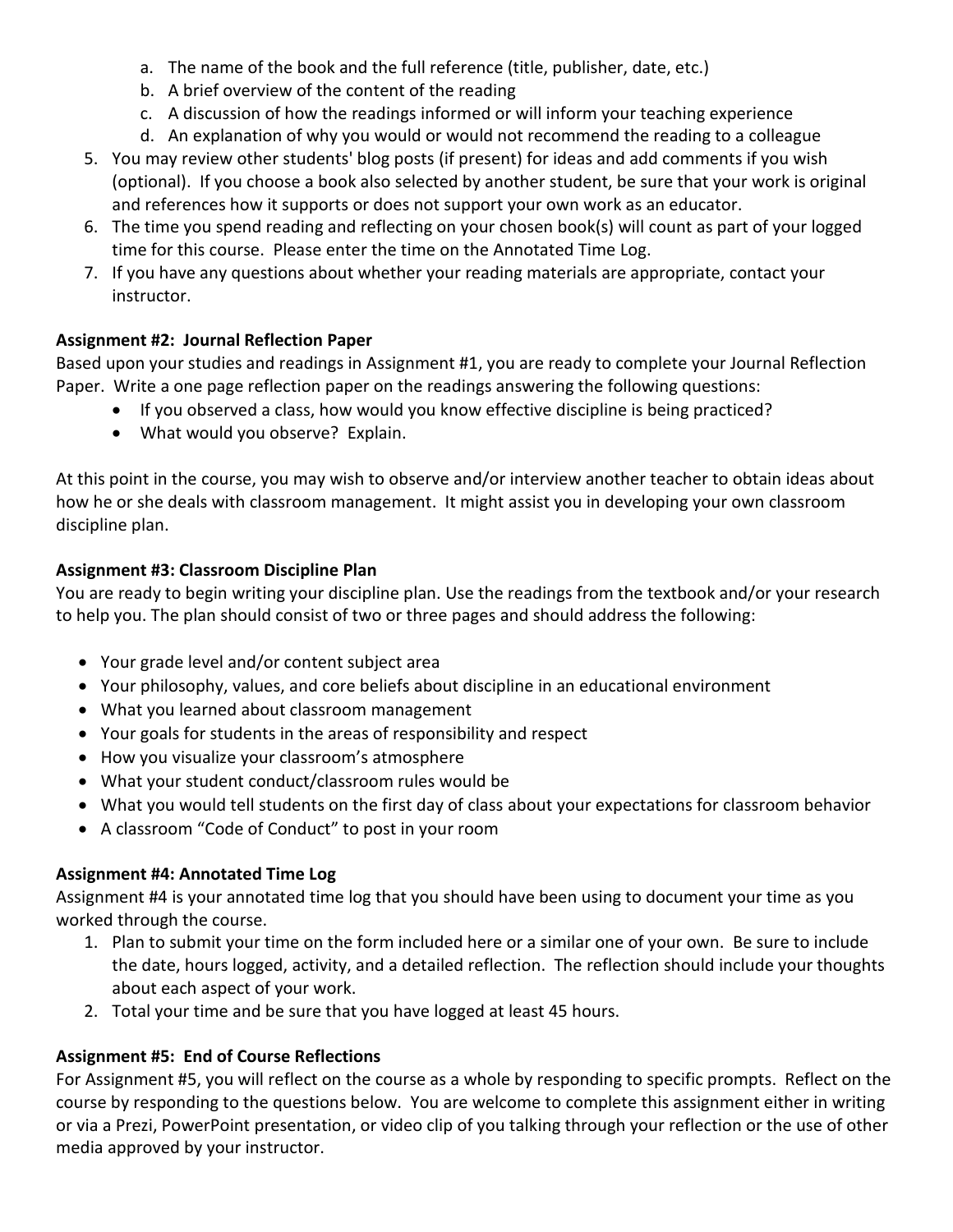At a minimum, respond to the following questions:

- 1. Did I accomplish what I set out to accomplish?
- 2. What did I learn that was useful to me as an educator?
- 3. How did this learning change my thinking or practice?
- 4. What more would I like to learn about the subject?

# **METHODS OF EVALUATION FOR DETERMINING GRADES**

# **Grades are determined on a straight-scale basis using the following scale:**

| <b>Deliverable</b>                                  | <b>Points</b> |
|-----------------------------------------------------|---------------|
| Assignment #1: Professional Reading and Review Blog | 25            |
| Assignment #2: Journal Reflection Paper             | 10            |
| Assignment #3: Classroom Discipline Plan            | 30            |
| Assignment #4: Annotated Time Log                   | 30            |
| Assignment #5: End of Course Reflection Paper       |               |
| <b>TOTAL</b>                                        | 100           |

| A    | 94.0% and above     | А- | 90.0% - 93.9% |      |                     |
|------|---------------------|----|---------------|------|---------------------|
| $B+$ | 88.0% - 89.9%       | B. | 83.0% - 87.9% | B- 1 | $80.0\%$ - 82.9%    |
| $C+$ | 78.0% - 79.9%       | C. | 73.0% - 77.9% | C-   | 70.0% - 72.9%       |
| D+   | $68.0\%$ - $69.9\%$ | D  | 63.0% - 67.9% | D-   | $60.0\%$ - $62.9\%$ |
| F.   | 59.9% and below     |    |               |      |                     |

## **SUBMITTING INDIVIDUAL AND TEAM ASSIGNMENTS**

All assignments must be successfully uploaded from the Review and Complete Assignments link for the corresponding assignment. Assignments are not accepted via Email.

# **BRANDMAN UNIVERSITY ACADEMIC WRITING STANDARDS**

Specific writing standards differ from discipline to discipline, and learning to write persuasively in any genre is a complex process, both individual and social, that takes place over time with continued practice and guidance. Nonetheless, Brandman University has identified some common assumptions and practices that apply to most academic writing done at the university level. These generally understood elements are articulated here to help students see how they can best express their ideas effectively, regardless of their discipline or any particular writing assignment.

Venues for writing include the widespread use of e-mail, electronic chat spaces and interactive blackboards. Chapman University is committed to guaranteeing that students can expect all electronic communication to meet Federal and State regulations concerning harassment or other "hate" speech. Individual integrity and social decency require common courtesies and a mutual understanding that writing--in all its educational configurations--is an attempt to share information, knowledge, opinions and insights in fruitful ways.

Academic writing (as commonly understood in the university) *always* aims at correct Standard English grammar, punctuation, and spelling.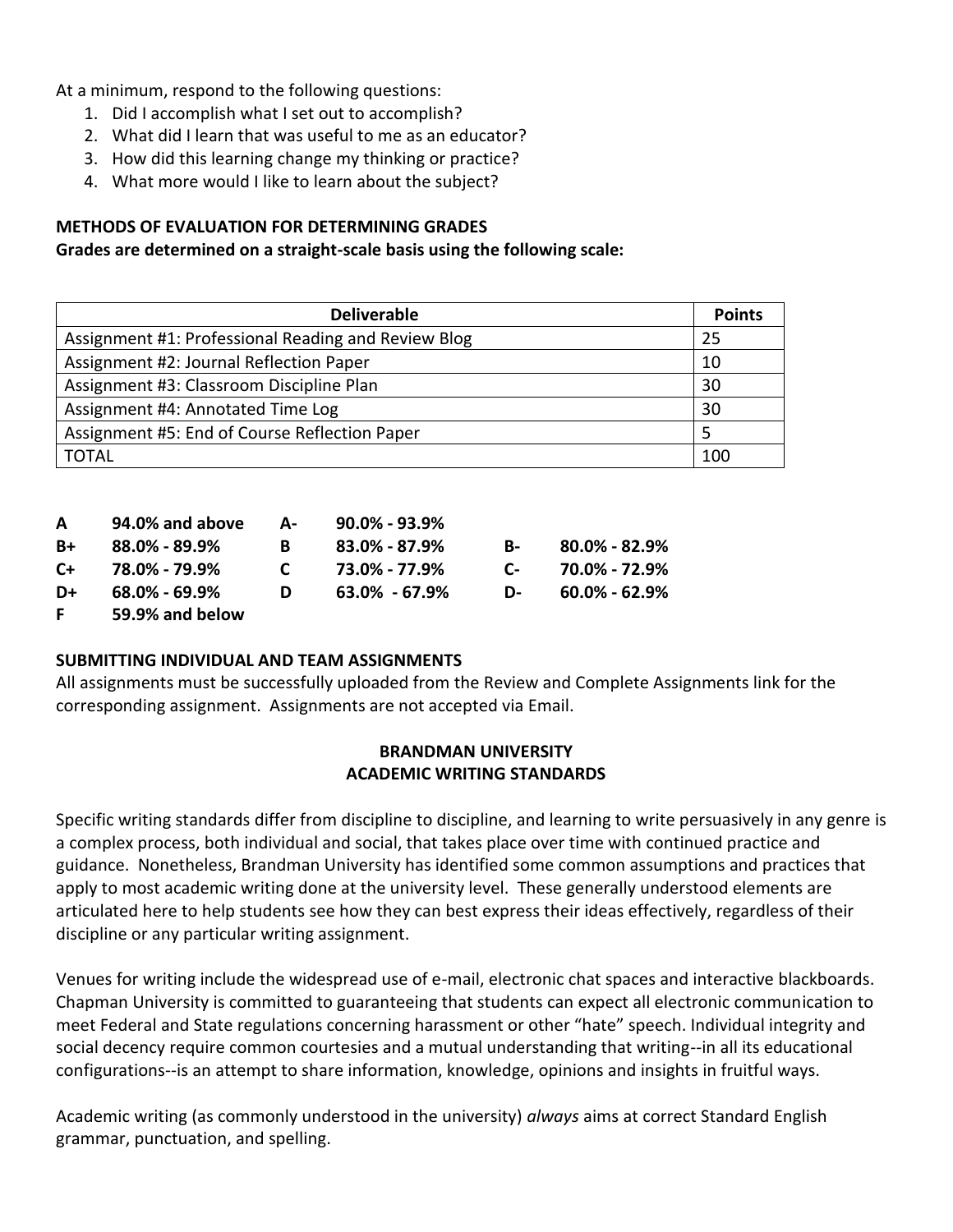The following details are meant to give students accurate, useful, and practical assistance for writing across the curriculum of Brandman University .

Students can assume that successful collegiate writing will generally:

- Delineate the relationships among writer, purpose and audience by means of a clear focus (thesis statements, hypotheses or instructor-posed questions are examples of such focusing methods, but are by no means the only ones) and a topic that's managed and developed appropriately for the specific task.
- Display a familiarity with and understanding of the particular discourse styles of the discipline and/or particular assignment.
- Demonstrate the analytical skills of the writer rather than just repeating what others have said by summarizing or paraphrasing
- Substantiate abstractions, judgments, and assertions with evidence specifically applicable for the occasion whether illustrations, quotations, or relevant data.
- Draw upon contextualized research whenever necessary, properly acknowledging the explicit work or intellectual property of others.
- Require more than one carefully proofread and *documented* draft, typed or computer printed unless otherwise specified.

# **DOCUMENTATION**

Any material not original to the student must be cited in a recognized documentation format (APA, ASA, MLA or Chicago-style) appropriate to the particular academic discipline. For quick reference to documentation standards for various fields you may refer to: **[www.chapman.edu/library/reference/styles](http://www.chapman.edu/library/reference/styles)**. Deliberate use of information or material from outside sources without proper citation is considered plagiarism and can be grounds for disciplinary action. See the explanation of Academic Integrity below.

## **ACADEMIC INTEGRITY**

As a learning community of scholars, Chapman University emphasizes the ethical responsibility of all its members to seek knowledge honestly and in good faith. Students are responsible for doing their own work, and academic dishonesty of any kind will not be tolerated. "Violations of academic integrity include, but are not limited to, cheating, plagiarism, or misrepresentation of information in oral or written form. Such violations will be dealt with severely by the instructor, the dean/center director, and the standards committee. Plagiarism means presenting someone else's idea or writing as if it were your own. If you use someone else's idea or writing, be sure the source is clearly documented." Other guidelines for acceptable student behavior are specified in the *Brandman University Catalog.*

# **AMERICANS WITH DISABILITIES ACT STATEMENT**

Any personal learning accommodations that may be needed by a student covered by the "Americans with Disabilities Act" must be made known to the Campus Director or Advisor as soon as possible. **This is the student's responsibility.** Information about services, academic modifications and documentation requirements can be obtained from the Director of a Brandman University campus.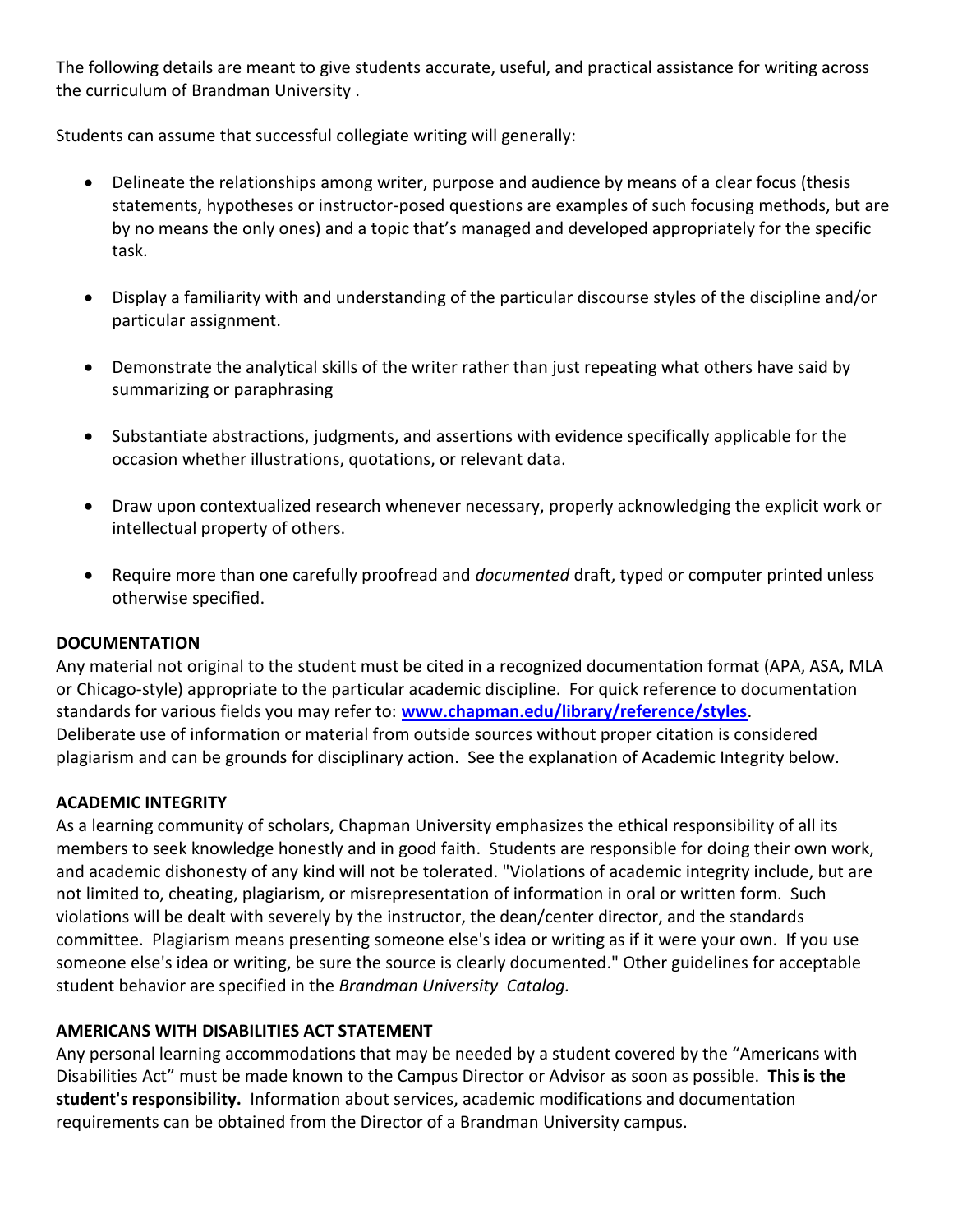# **QUICK ACCESS TO THE ON-LINE CHAPMAN LIBRARY RESOURCES**

**<http://www.chapman.edu/library/>**

# **ADDITIONAL RESOURCES**

DeBruyn, Robert and Larson, Jack (2009). You Can Handle Them All, Second Edition. Master Teacher. ISBN-10: 1589924169

This book is an encyclopedia of student misbehaviors offering answers that work. It describes, in details, 117 student misbehaviors along with reasons why the student is engaging in the misbehavior, and discusses how the misbehavior affects the teacher, other students, and the learning environment in general.

Denton, Paula and Kriete, Roxann (2015). The First Six Weeks of School, Second Edition. Center for Responsive Schools, Inc. ISBN-10: 1892989816

Learn how to structure the first six weeks of school to lay the groundwork for a productive year of learning. Discover how taking the time to build a solid foundation in the early weeks of school can pay off all year long in increased student motivation cooperation, responsibility, and self-control.

Fay, Jim and Fay, Charles (2016). Teaching with Love and Logic: Taking Control of the Classroom, Second Edition. Love & Logic. ISBN-10: 1942105231

The exercises and tips contained in this book will help teachers in grades K-12 orient students toward being internalized in their discipline rather than depending upon external controls--resulting in easier classroom management and more quality teaching time. Learn how to effectively manage your classroom through shared control, choices within limits, and the importance of relationships.

Jones, Fredric H., et al (2007). Fred Jones Tools for Teaching: Discipline, Instruction, Motivation, Second Edition. Fredric H. Jones & Associates. ISBN-10: 0965026329

*Tools for Teaching* integrates the management of discipline, instruction, and motivation into a system that allows you to reduce the stress of teaching by preventing most management headaches. Dr. Jones helps you reduce student disruptions, backtalk, helpless handraising, and dawdling while helping you increase responsible behavior, motivation, and independent learning.

# Marzano, Robert J. (2008) Classroom Management That Works: Research-Based Strategies for Every Teacher. Pearson. ISBN-10: 0871207931

Marzano analyzes research from more than 100 studies on classroom management and then applies these findings to a series of specific strategies that educators can use to get the classroom management effort off to a good start, establish effective rules and procedures, implement appropriate disciplinary interventions, foster productive student-teacher relationships, help students contribute to a positive learning environment, and activate schoolwide measures for effective classroom management.

Mendler, Allen N. and Curwin, Richard L. (1999). Discipline with Dignity for Challenging Youth. Solution Tree. ISBN-10: 1934009253

Create positive change in your most challenging students with the help of practical strategies found in this resource. Learn the five fundamental principles and seven goals that are the foundation of all effective discipline strategies. The authors share proven practices for classroom discipline, reveal reasons why students misbehave, and offer 21 effective drug-free ways to help students with ADHD.